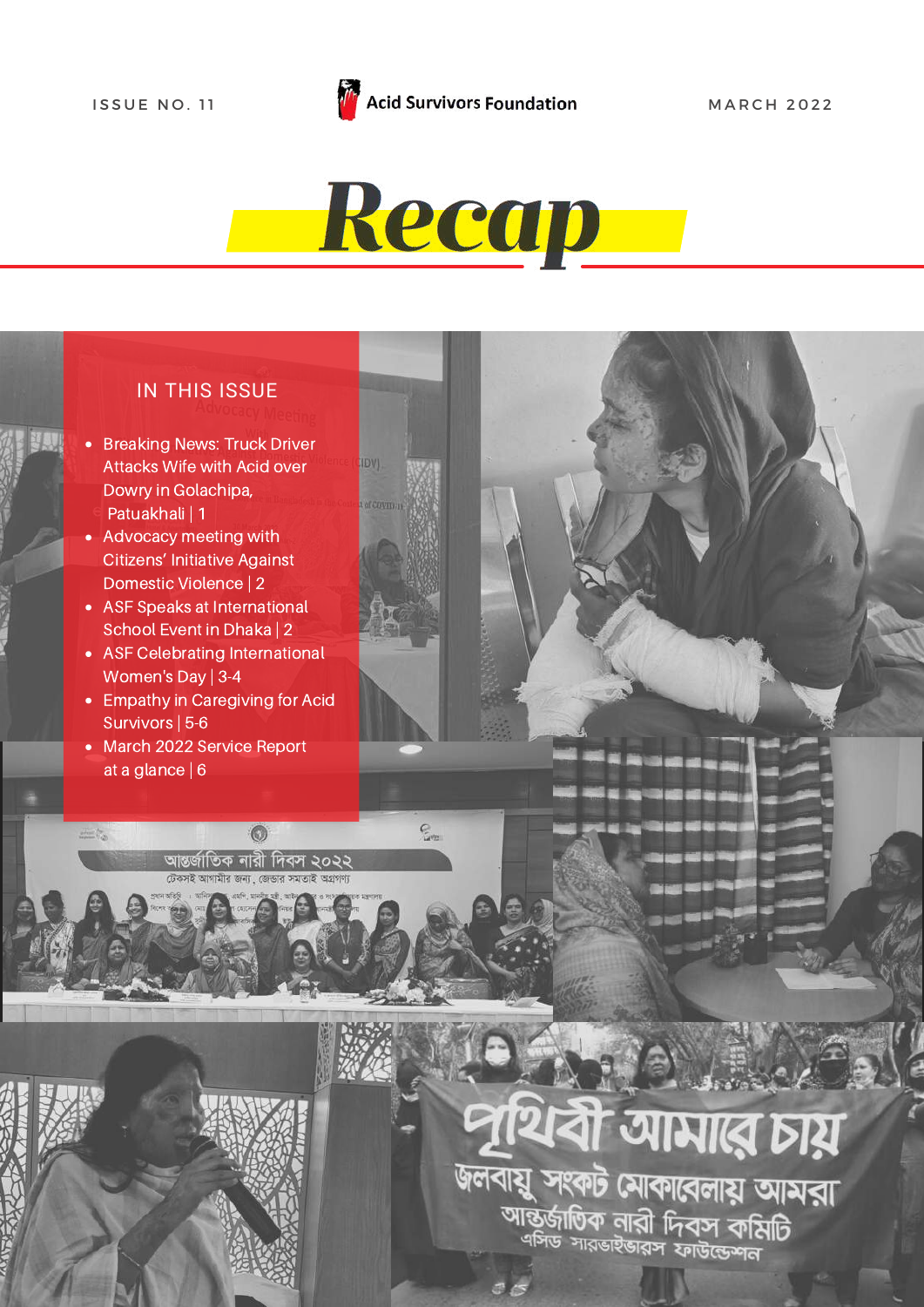### **[BREAKING](https://acidsurvivors.org/sanjida-akter-bina/) NEWS**

### **TRUCK DRIVER ATTACKS WIFE WITH ACID OVER DOWRY IN GOLACHIPA, [PATUAKHALI](https://acidsurvivors.org/sanjida-akter-bina/)**

#### 02 MARCH 2022

On 2nd March 2022, at 3:30 AM in Golachipa, Patuakhali, 35 year old truck driver Milon attacked his 20 year old wife Toyna with acid over dowry. The attack burnt Toyna's face, ears, and hands.

Toyna was first taken to the nearest hospital at Golachipa and then referred to Sher-e Bangla Medical College Hospital, Barishal. On 7th March she arrived at the Sheikh Hasina Institute of Burn and Plastic Surgery (SHNIBPS) and has been receiving treatment there ever since.

Upon filing a case at the Golachipa Police Station against Milon who had extramarital relationships and repeatedly tortured Toyna for dowry, has been arrested and put in jail.

Toyna is currently under treatment and on medications. On 7th March we visited her at the SHNIBPS hospital and assured her of our assistance and support throughout her healing journey. We are in constant communication with her family for updates, financially supporting them, and collecting funds for her treatment.

Toyna has two brothers who run their family of 7. Keeping everyone fed is already a mammoth task for the brothers. Any additional expense is beyond them. Help Toyna today by donating to us. Feel free to contact us by email or hotline number for more information.

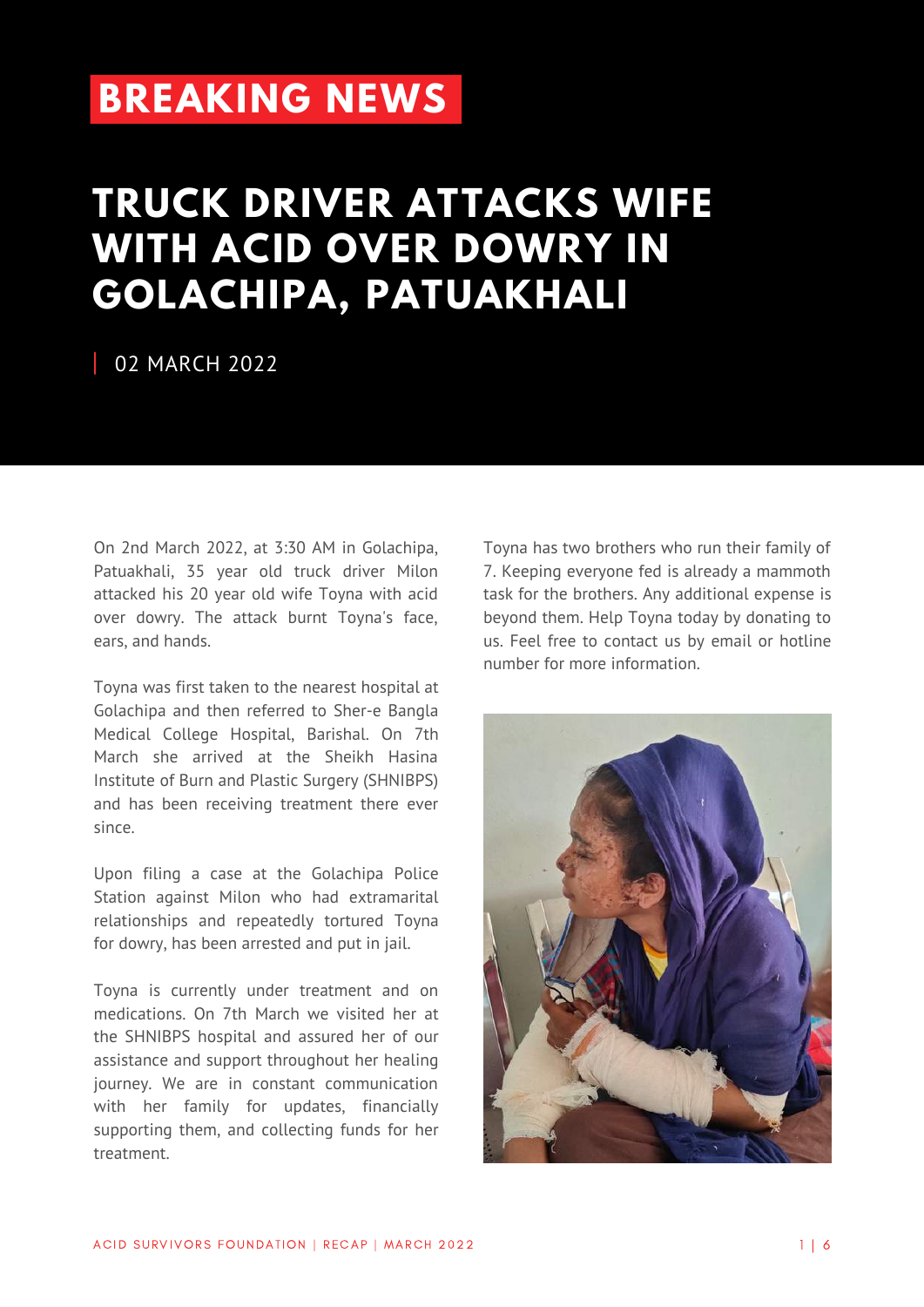## **ADVOCACY MEETING WITH CITIZENS' INITIATIVE AGAINST DOMESTIC VIOLENCE**

On 30th March 2022, CARE Bangladesh organized an advocacy meeting with the Citizens' Initiative Against Domestic Violence (CIDV) to disseminate project learning on *Combating Intimate Partner Violence in Bangladesh in the Context of Covid-19*. ASF actively participated in the forum. Our recommendation–engaging and working with the Government in combating the issue, was well received and appreciated.



# **ASF SPEAKS AT INTERNATIONAL SCHOOL EVENT IN DHAKA**

On March 28, Jump Foundation organized an event at the American International School Dhaka (AISD) to teach students about SDG 5 (Gender Equality) and 16 (Peace Justice and Strong Institutions). ASF guest speaker Tahmina Islam–Case and Partnership Management Coordinator shared her empowerment journey as an acid survivor. The audience asked questions about preventing acid violence, measures the new generation must take to carry on ASF's work, and how to support survivors. At the end, members of Jump foundation, AISD teachers, and students thanked ASF for its philanthropic work. Besides Tahmina, ASF Healthcare Coordinator, Psychologist, and Legal Officer also attended the event.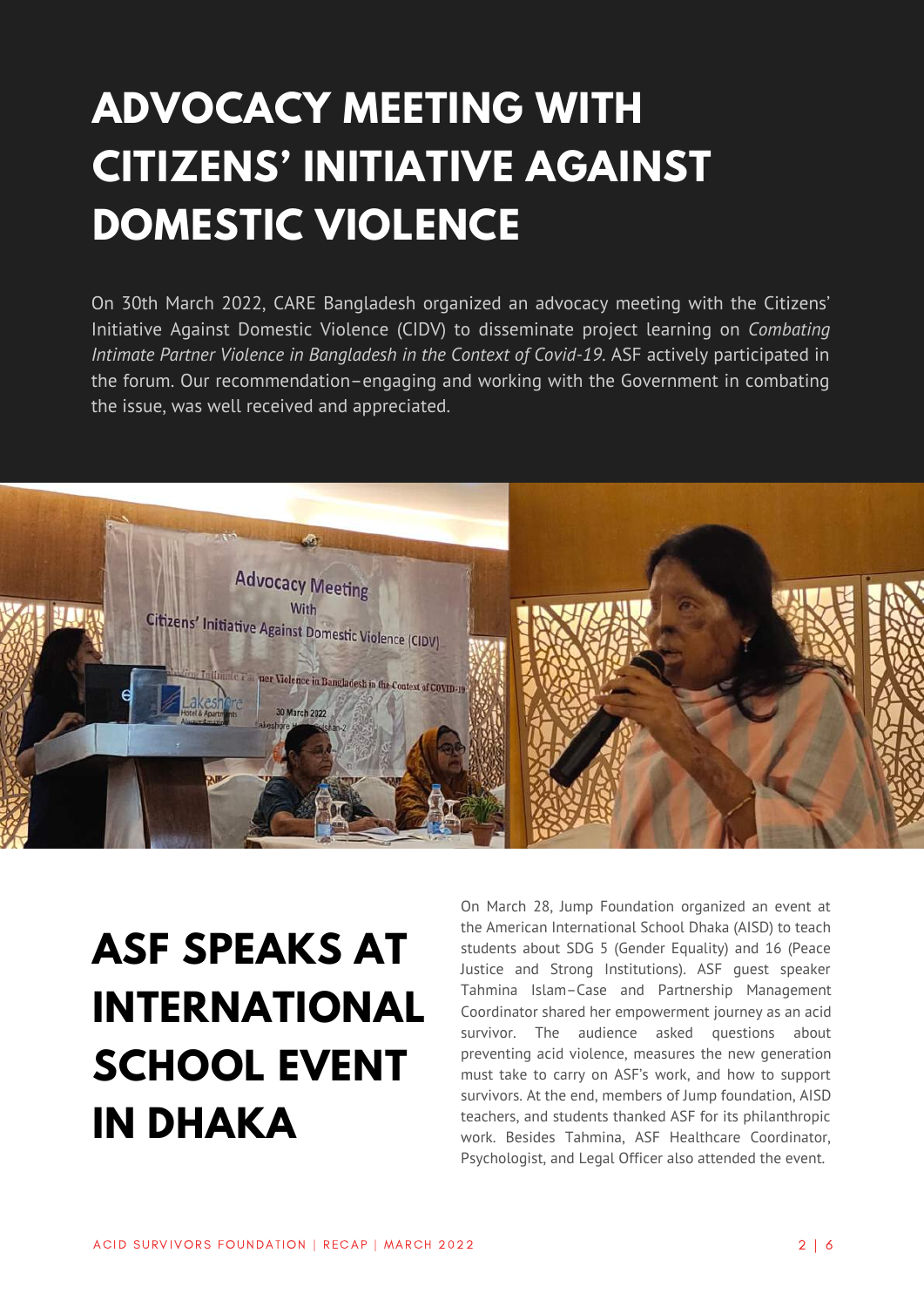## **ASF CELEBRATING INTERNATIONAL WOMEN'S DAY WITH:**

#### **NARIPOKKHO**

On Saturday, 8.30 AM, Naripokkho organized a rally and cultural program on the theme "পৃথিবী আমারে চায় জলবায়ু সংকট মোকাবেলায় আমরা". Rallies gathered in front of Arunodaya Gate in Ramna Park and started marching at 8.30 AM. The rally entered Suhrawardy Udyan through Matso Bhaban, Engineering Institution with banners, festoons, lathikhela, and slogans.



**SOCIAL RESISTANCE COMMITTEE (SHAMAJIK PROTIROD COMMITTEE)**

On 8th March 2022, ASF took part in the program arranged by the Shamajik Protirod Committee at the Central Shaheed Minar.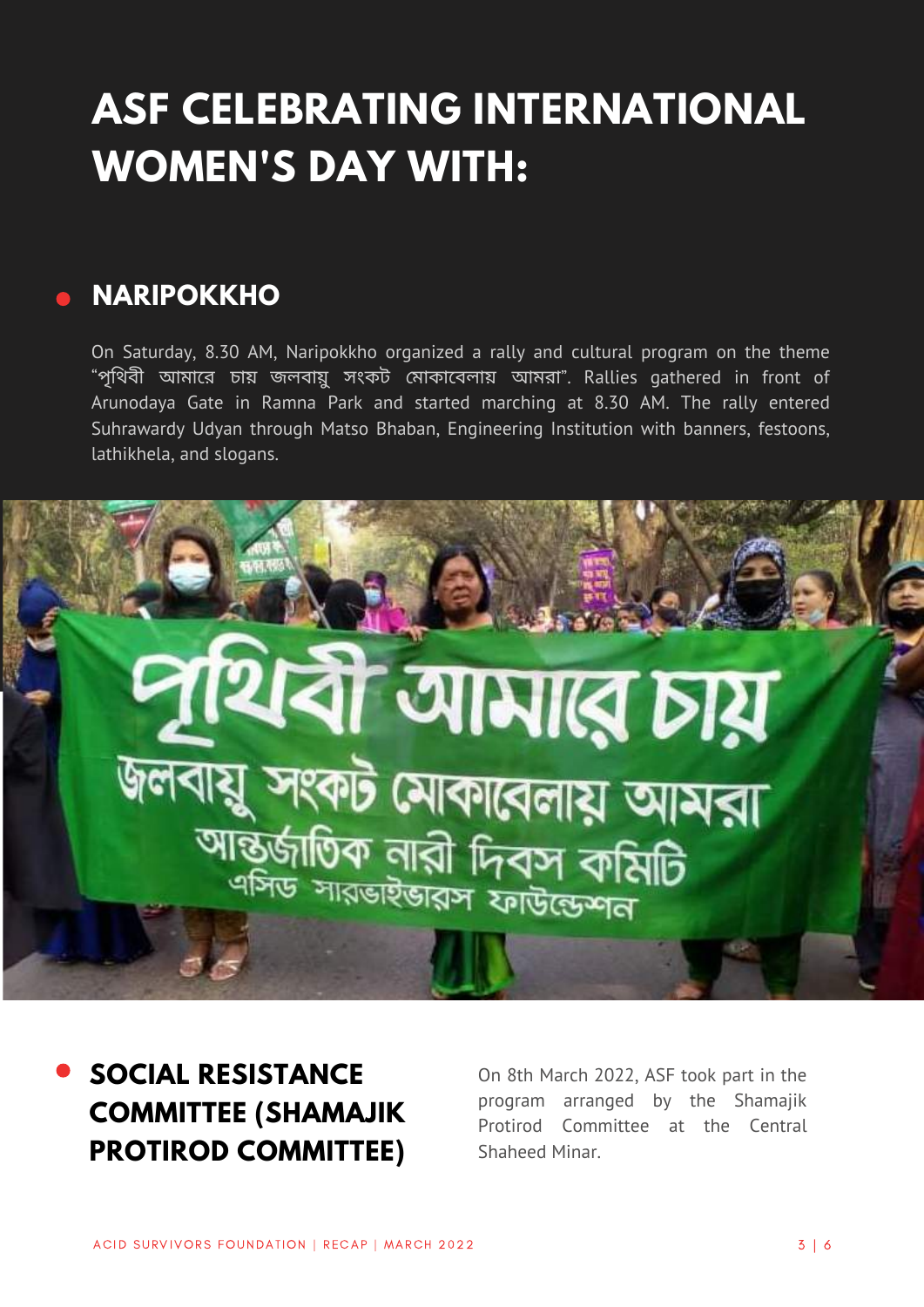#### **BANGABANDHU INTERNATIONAL CONFERENCE CENTER (BICC)**

On 9th March, the National Human Rights Commission Bangladesh organized an event at the Bangabandhu International Conference Center (BICC) titled *Gender equality today for a sustainable tomorrow*. Chief guest Anisul Huq–Honorable Minister for Law, Justice and Parliamentary Affairs, Md. Tofazzol Hossain Mia–Senior Secretary Prime Minister Office, Sudipto Mukharkhe–Resident Representative UNDP, and Nasima Begum–Honorable Chairman National Human Rights Commission attended the event.



### **NATIONAL GIRL CHILD ADVOCACY FORUM (NGCAF)**

Kanya Shishu Advocacy Forum organized an event on the occasion of International Women's Day titled *Gender equality today for a sustainable tomorrow* at the Engineers Institution, Ramna. Representatives of 40 organizations partook in the event. The occasion involved cultural programs, guest discussion, and handing over awards for social activism.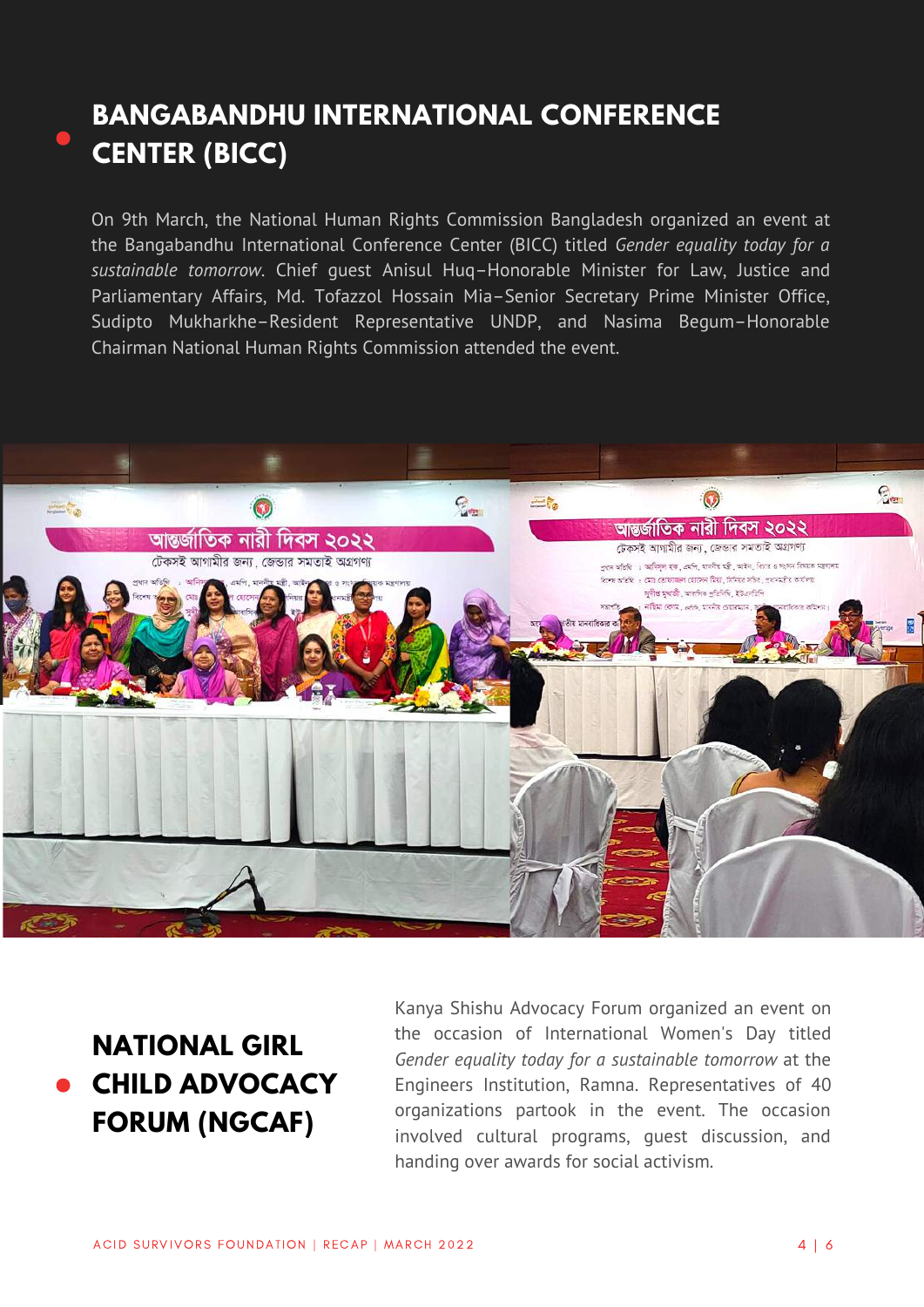## **EMPATHY IN CAREGIVING FOR ACID SURVIVORS**

**Contributers: Feroza Begum, Ph.D. (Member of Trustee), Aniqa Masnun Torfa, Sabekun Nahar Azmi**

Acid attack has lasting physical and mental impacts on survivors. Alongside physical treatment, professional psychological counseling is required to help survivors reconcile with their past. Any form of trigger risks retraumatizing survivors. Therefore, it is incumbent upon any caregiving professional to act with empathy when dealing with them.

An acid victim typically undergoes two cycles of trauma. First, at the moment of attack when acid is thrown. Second, when blamed for the ordeal. Victim-blaming is typical of crimes perpetrated largely against women. A practice prevalent in misogynistic patriarchal societies where men are deemed to be the better, more important sex and ought to be protected at all costs. Bangladesh is one such place and acid violence is one such example in the country where women account for 80% of acid victims and men account for over 90% of the perpetrators of acid violence. Of the cases that are filed, over 75% of them are acquitted.

Understandably, survivors inculcate distrust in the legal system and society in general and typically resort to closing off entirely to avert further traumatization. While this may temporarily deter additional pain, in the long-run however result in gradual mental decline leading to clinical depression and potential suicide. In the absence of third-party intervention, it is difficult for survivors to bounce back from trauma. Professional help is needed to equip survivors with the mental crutches necessary to recuperate and reintegrate into society.

Communication comprises both verbal and nonverbal elements. Like the average human being, survivors are highly attuned to the subtext of an interaction. But with the added trauma survivors stay on high alert for threats and as a consequence appear agitated and manifest nervous behavior of sorts around people. With that in mind, caregivers must approach victims with the tenderness, care, and sensitivity needed to help survivors feel calm around them and act normally.